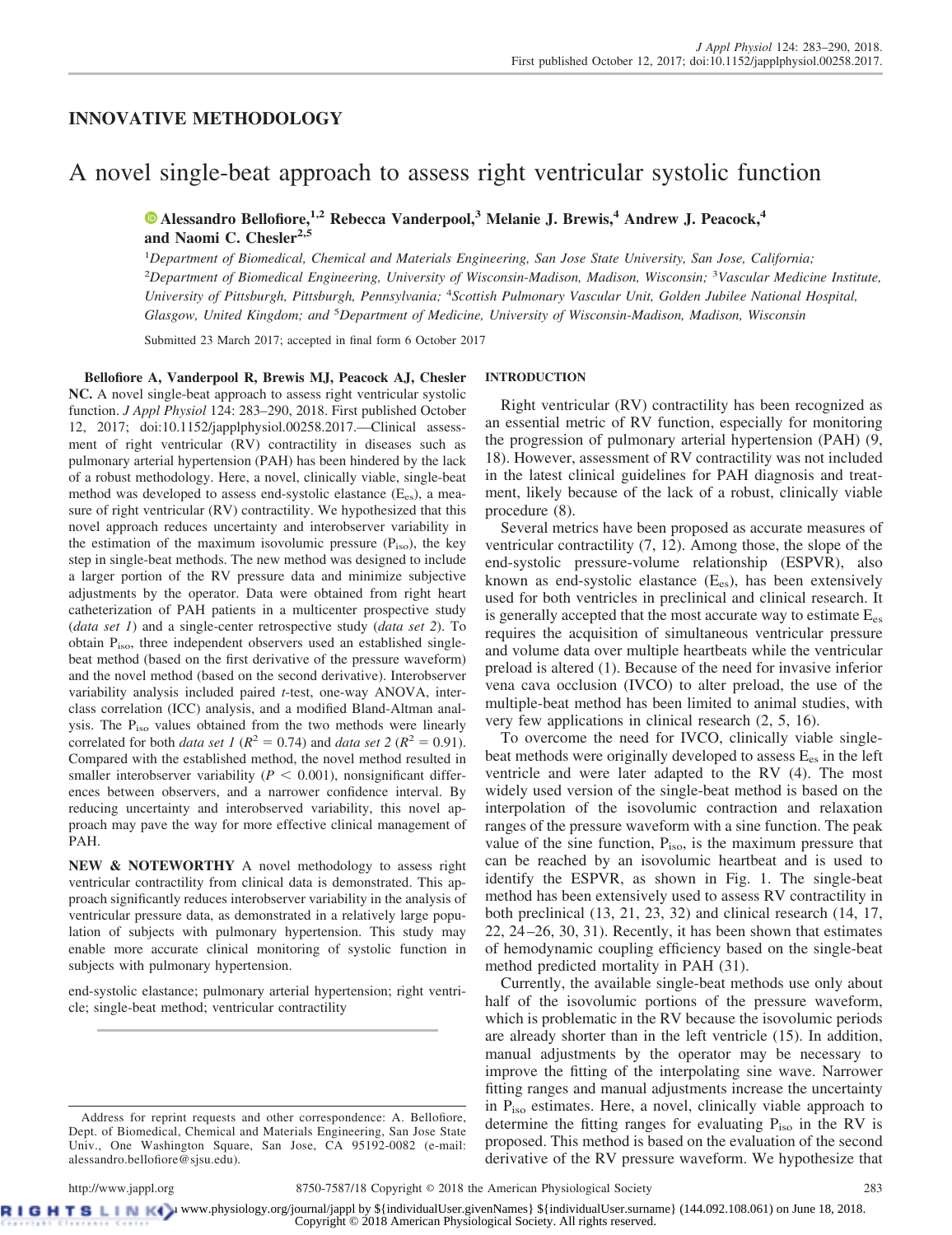

Fig. 1. Illustration of the single-beat method for the calculation of E<sub>es</sub>.

this semiautomatic method results in reduced interobserver variability compared with the manually corrected method based on the first derivative.

# **METHODS**

# *Study Population and Design*

Clinical RV pressure data collected at two different sites were analyzed. The first data set was collected in a multicenter prospective study (*data set 1*). Subjects with diagnosed or suspected PAH underwent right heart catheterization (RHC) at Northwestern Memorial Hospital (Chicago, IL) or University of Wisconsin Hospital (Madison, WI). All subjects gave written, informed consent. The study was compliant with the Health Insurance Portability and Accountability Act (HIPAA) and approved by the institutional review boards of both institutions.

The second data set was obtained from a single-center retrospective study conducted at the Scottish Pulmonary Vascular Unit, in Glasgow, UK (*data set 2*). The data set included 128 subjects who underwent RHC between January 2004 and April 2014. RHC studies were performed either for routine clinical evaluation, or as part of an ongoing longitudinal research cardiovascular magnetic resonance program that was approved by institutional review committee and to which patients gave written, informed consent.

# *Cardiac Catheterization Study*

*Data set 1.* The RHC was performed from the internal jugular vein approach under fluoroscopic guidance. RV pressure traces were obtained using a high-fidelity solid-state micromanometer-tipped catheter (Millar Instruments, Houston, TX) at a sampling rate of 1 kHz. RV pressure was collected over 10 –30 heartbeats and analyzed using custom routines developed in LabVIEW 2013 (National Instruments, Austin, TX).

*Data set 2.* RHC was performed using a 7F triple-channel thermodilution Swan Ganz catheter (Baxter Healthcare, Irvine, CA) introduced via internal jugular vein or femoral vein under fluoroscopic guidance. RV pressures traces were available over 5–10 heartbeats and were manually redigitized using GetData Graph Digitizer 2.26. Subsequent data analysis was performed using the same custom routines used for *data set 1*.

# *The Single-Beat Method*

The single-beat method is based on two fundamental observations reported in pioneering studies by Suga and Sagawa (27, 28). First, during isovolumic contraction and relaxation the RV pressure signal can be modeled as a sinusoidal wave. During systole, opening of the pulmonary valve lowers RV pressure and disrupts the simple harmonic shape of the signal. In fact, if blood ejection is prevented, RV volume would be constantly equal to the end-diastolic volume (EDV) and the entire RV pressure signal in the resulting isovolumic beat would exhibit a sinusoidal shape (20, 29). Second, the maximum RV pressure-to-volume ratio (occurring close to end systole and referred to as end-systolic elastance, Ees) is independent of afterload. This means that E<sub>es</sub> measured during an isovolumic beat is also representative of the RV contractility in a normally ejecting beat. Building on these observations, the single-beat method postulates that the peak value  $(P_{iso})$  of a sine wave interpolating the isovolumic range can be combined with EDV to estimate one point of the ESPVR. From that, the slope  $E_{es}$  can be obtained as shown in Fig. 1 without the need for IVCO as in the multiple-beat method.

Implementations of the single-beat method use features of the RV pressure waveform to select isovolumic ranges required for the sine wave interpolation. The isovolumic contraction (IC) portion of the pressure waveform includes a point of local maximum for the first derivative of the pressure signal (dP/d*t*). Similarly, the isovolumic relaxation (IR) portion includes a point of local minimum for dP/d*t*. The locations of these extreme values of dP/d*t* are highlighted in Fig. 2*A*. During a normal ejecting beat, the RV pressure deviates from the sinusoidal shape as ejection begins, and remains lower than the ideal periodic curve while the pulmonic valve stays open. As a result, the pressure waveform exhibits two local minima for the second derivative in proximity of the opening and closing of the pulmonic valve, corresponding to the two sharp changes in slope highlighted in Fig. 2*B*.

In this study, the first derivative approach was implemented as illustrated in Fig. 2*A*. The fitting contraction range was set from the onset of IC to the point of maximum dP/d*t*, whereas the fitting relaxation range was set from the point of minimum dP/d*t* to the end of IR, as prescribed (4). The onset of the IC (end of the IR) was set at 20% of the maximum (minimum) dP/d*t*. The fitting ranges were interpolated using a sine wave to estimate Piso. Per commonly used protocol, a trained observer visually checked the quality of the interpolation and had the option to manually correct the limits of the fitting ranges to revise the estimate of P<sub>iso</sub>.

In the second derivative method, the end of the fitting contraction range and onset of fitting relaxation range were set as minimum points of the second derivative of the pressure waveform (Fig. 2*B*). In practice, the second derivative of the RV pressure waveform may exhibit multiple local minima in each isovolumic period; therefore, a trained observer selected the minimum points that ensured the best fit of the pressure waveform in these ranges. Figure 3 illustrates a representative example of multiple minima of the second derivative, obtained from a subject with PAH associated with connective tissue disease. The interpolation of the RV pressure trace included in Fig. 3

*J Appl Physiol* • doi:10.1152/japplphysiol.00258.2017 • www.jappl.org<br>B L D Www.physiology.org/journal/jappl by \${individualUser.givenNames} \${individualUser.surname} (144.092.108.061) on June 18, 2018.

Copyright © 2018 American Physiological Society. All rights reserved.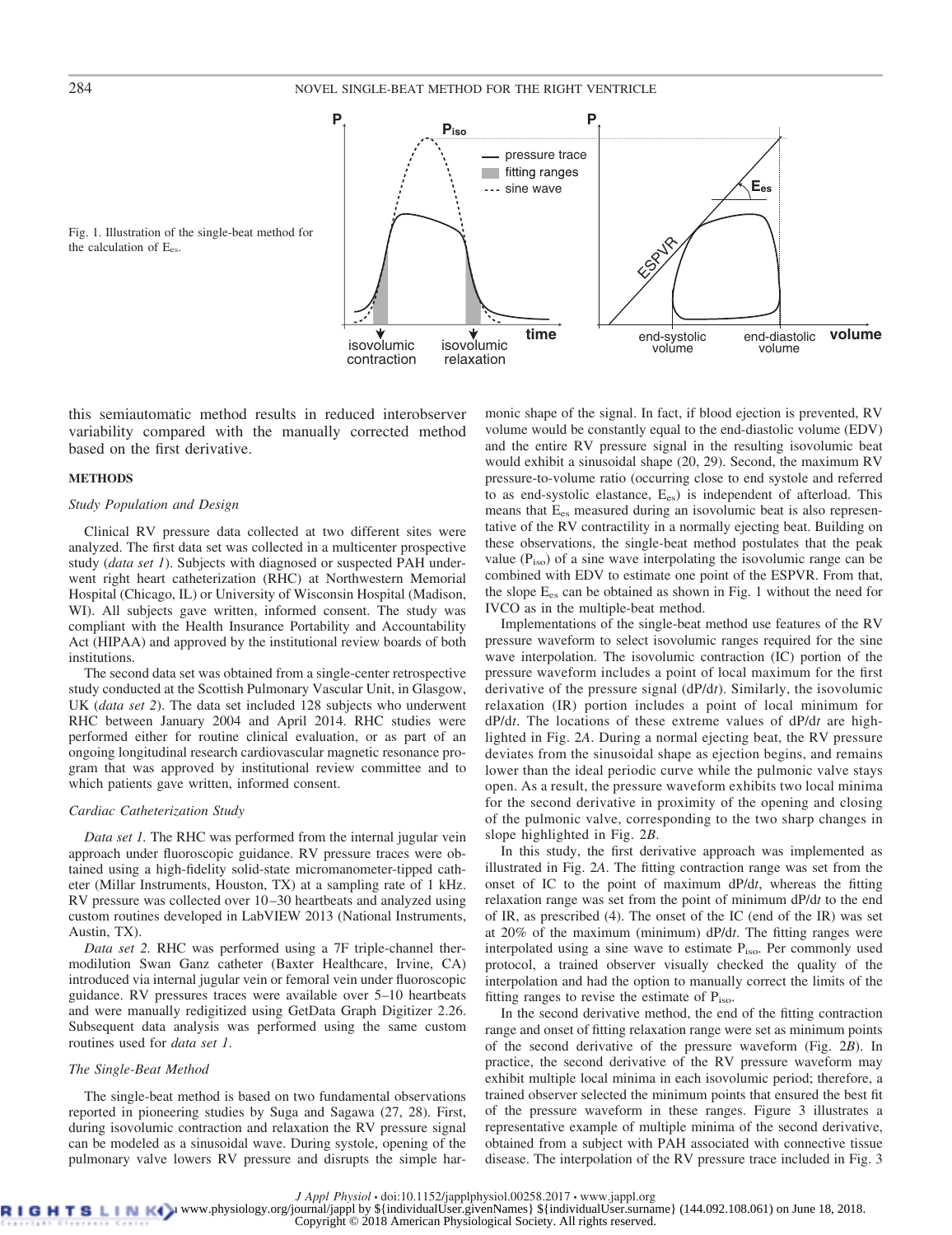

Fig. 2. Illustration of the fitting range determination and interpolation using the first derivative approach (*A*) and second derivative method (*B*).

is based on minima that were selected by all three independent observers.

The onset of the IC and end of the IR were set at 20% of the minimum points of the first derivative. Preliminary analysis suggested that the method is generally usable with any cutoff value between 5% and 40%. However, it was noted that in some cases the more inclusive cutoffs (i.e., closer to 5%) may add data that are not part of the isovolumic ranges and thus result in poorer interpolations. On the other hand, the less inclusive cutoffs (i.e., closer to 40%) limit the number of data points used for the interpolation, which may affect the robustness of the method. The value of 20% was chosen as a trade-off between these two situations. Preliminary



Fig. 3. Example RV pressure trace, whose second derivative exhibited multiple minima. The same minima were selected by all 3 independent observers, as they resulted in the best interpolation of the isovolumic ranges.

data indicated that the variability in  $P<sub>iso</sub>$ , resulting from choosing 10% or 30% instead of 20%, would be no greater than 2.5%.

# *Statistical Analysis*

Beat-averaged pressure waveforms were smoothed with a standard low-pass filter and subsequently analyzed using the two different methods described in the previous section. For *data set 1*, one group of three observers (B1, B2, B3) analyzed the data using both the standard approach based on the first derivative of the pressure waveform, and the novel approach based on the second derivative. For *data set 2*, one group of three observers (F1, F2, F3) analyzed the data using the standard approach based on the first derivative of the pressure waveform. Another group of three observers (S1, S2, S3) used the novel approach based on the second derivative. All observers received training in the single-beat algorithm and appropriate criteria for revising estimates of Piso.

All results are presented as means  $\pm$  standard error of the mean (SE). Correlations between mean values (averaged for the 3 observers) of the two methods were investigated using Pearson's correlation coefficient. Interobserver variability was investigated performing *1*) a paired Student's t-test to compare the SE of the two methods, *2*) a one-way ANOVA to analyze the differences among the observers, *3*) an interclass correlation (ICC) analysis (2-way mixed model with absolute agreement), and *4*) a modified Bland-Altman analysis designed to assess the 95% limits of agreement with the mean among multiple  $(N > 2)$  observers (10). The post hoc analysis (following the 1-way ANOVA) was performed using Tukey's honestly significant differences test. Statistical analyses were performed with SPSS (IBM, Somers, NY; version 22.0) and Excel 2016 (Microsoft, Redmond, WA; version 15.24). A  $P$  value  $\leq 0.001$  was considered evidence of statistical significance.

# **RESULTS**

The study group for *data set 1* included 24 subjects (14 women, age  $54 \pm 2$  yr, range  $26-74$  yr). The final diagnosis was PAH for 21 subjects. Mean pulmonary artery pressure was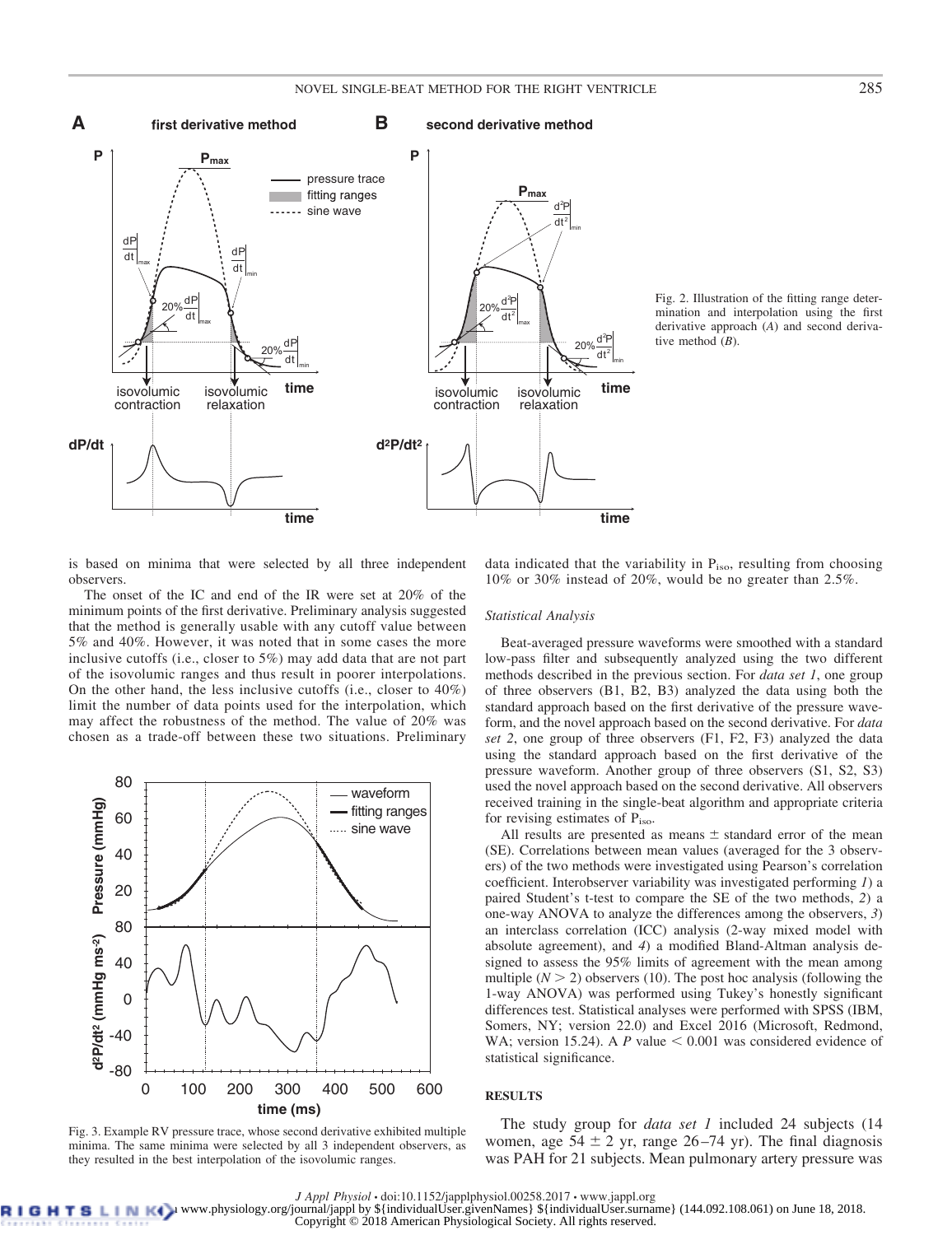Table 1. *Demographics, diagnosis, and hemodynamic data of subjects included in data set 1* ( $n = 24$ ) *and data set 2*  $(n = 128)$ 

|                              | Data Set 1      | Data Set 2      |
|------------------------------|-----------------|-----------------|
| Age, yr                      | $53 \pm 2$      | $57 \pm 1$      |
| Sex, $\%$ $(n)$              |                 |                 |
| Male                         | 42 (10)         | 38 (49)         |
| Female                       | 58 (14)         | 62(79)          |
| <b>BSA</b>                   | $1.93 \pm 0.06$ | $1.80 \pm 0.02$ |
| Diagnosis, $\%$ ( <i>n</i> ) |                 |                 |
| No PH                        | 8.3(2)          | 17.2(22)        |
| <b>IPAH</b>                  | 25.0(6)         | 41.4(53)        |
| CTD-PAH                      | 41.7(10)        | 21.1(27)        |
| <b>POPH</b>                  |                 | 3.1(4)          |
| CHD-PAH                      |                 | 0.8(1)          |
| HLDPH                        |                 | 16.4(21)        |
| <b>CTEPH</b>                 | 20.8(5)         |                 |
| <b>PVH</b>                   | 4.2(1)          |                 |
| mPAP, mmHg                   | $41.5 \pm 2.9$  | $42.0 \pm 1.5$  |
| CO, 1/min                    | $6.0 \pm 0.4$   | $4.2 \pm 0.1$   |
| PVR, Wood units              | $5.3 \pm 0.7$   | $9.8 \pm 1.6$   |

Values are means  $\pm$  SE. BSA, body surface area; PH, pulmonary hypertension; PAH, pulmonary arterial hypertension; IPAH, idiopathic PAH; CTD-PAH, PAH associated with connective tissue disease; POPH, portopulmonary hypertension; CHD-PAH, PAH associated with congenital heart disease; HLDPH, PH associated with hypoxic lung disease (group III PH); CTEPH, chronic thromboembolic PH; PVH, pulmonary venous hypertension; mPAP, mean pulmonary artery pressure; CO, cardiac output; PVR, pulmonary vascular resistance.

 $43.0 \pm 17.3$  mmHg for the PAH subjects, and  $22.7 \pm 1.7$ mmHg for the subjects without PAH.

*Data set 2* included 131 RV pressure traces from 128 subjects (79 women, age  $57 \pm 1$  yr, range  $18-84$  yr). The three additional traces were obtained during posttreatment reassessment of two subjects. The final diagnosis was PAH for 106 subjects (82.8%). Patient characteristics are presented in Table 1, grouped by diagnosis.

Figure 4 presents the results of both methods for one representative case. The subject was a male patient, age 55 yr, with a diagnosis of PAH associated with systemic sclerosis

from *data set 1*. In this case maximum and minimum of dP/d*t* are located at about half height of IC and IR, respectively (Fig. 4*A*). In comparison, the two minima of the second derivative are located closer to the end of the IC and beginning of IR, respectively (Fig. 4*B*). As a result, both fitting ranges selected in the second derivative method include a larger portion of the isovolumic interval compared with the first derivative method.

The values of  $P_{iso}$  estimated from the two methods for all subjects in both data sets are compared in Fig. 5. For each method, values averaged for the three observers are reported. The horizontal error bars represent the SE of the first derivative P<sub>iso</sub> values, whereas the vertical error bars are for the second derivative method. For both data sets, the two methods were linearly correlated (slope  $m = 0.70$ ,  $R^2 = 0.74$  for *data set 1*;  $m = 0.77$ ,  $R^2 = 0.91$  for *data set 2*). If the intercept of the linear correlation was forced to zero, the slope was 0.83 for *data set 1* ( $R^2 = 0.71$ ) and 0.84 for *data set* 2 ( $R^2 = 0.90$ ). It is clear that the second derivative method produced  $P_{iso}$  values consistently lower than the first derivative method. For *data set*  $1$ , the ratio between  $P_{iso}$  from the second and the first derivative method was  $0.87 \pm 0.03$ , and the 13% gap was significant  $(P < 0.001)$ . For *data set 2*, the ratio between  $P_{iso}$  from the second and the first derivative method was  $0.87 \pm 0.01$ , and the 13% gap was significant ( $P < 0.001$ ).

The error bars in Fig. 5 indicate that the first derivative method results in a greater interobserver variability. In particular, the mean value of the SE (averaged for all subjects) using the first derivative method was  $15.1 \pm 16.1$  mmHg for *data set 1*. In comparison, the average SE was significantly lower with the second derivative method  $(2.5 \pm 3.6 \text{ mmHg}, P \le 0.001)$ . Similar results were observed for *data set 2* when comparing the average SE obtained with the first derivative method (6.7  $\pm$ 6.5 mmHg) and the second derivative method  $(2.6 \pm 3.9)$ mmHg,  $P < 0.001$ ).

A comparison among observers for either method is reported in Fig. 6 for *data set 2*. For the first derivative method, there was a significant difference between  $F2$  and  $F3$  ( $P = 0.001$ ). No significant differences among observers were found for the



Fig. 4. Representative analysis of the RV pressure signal collected from a 55 yr-old male subject with PAH associated with systemic sclerosis, using the first derivative approach (*A*) and second derivative method (*B*).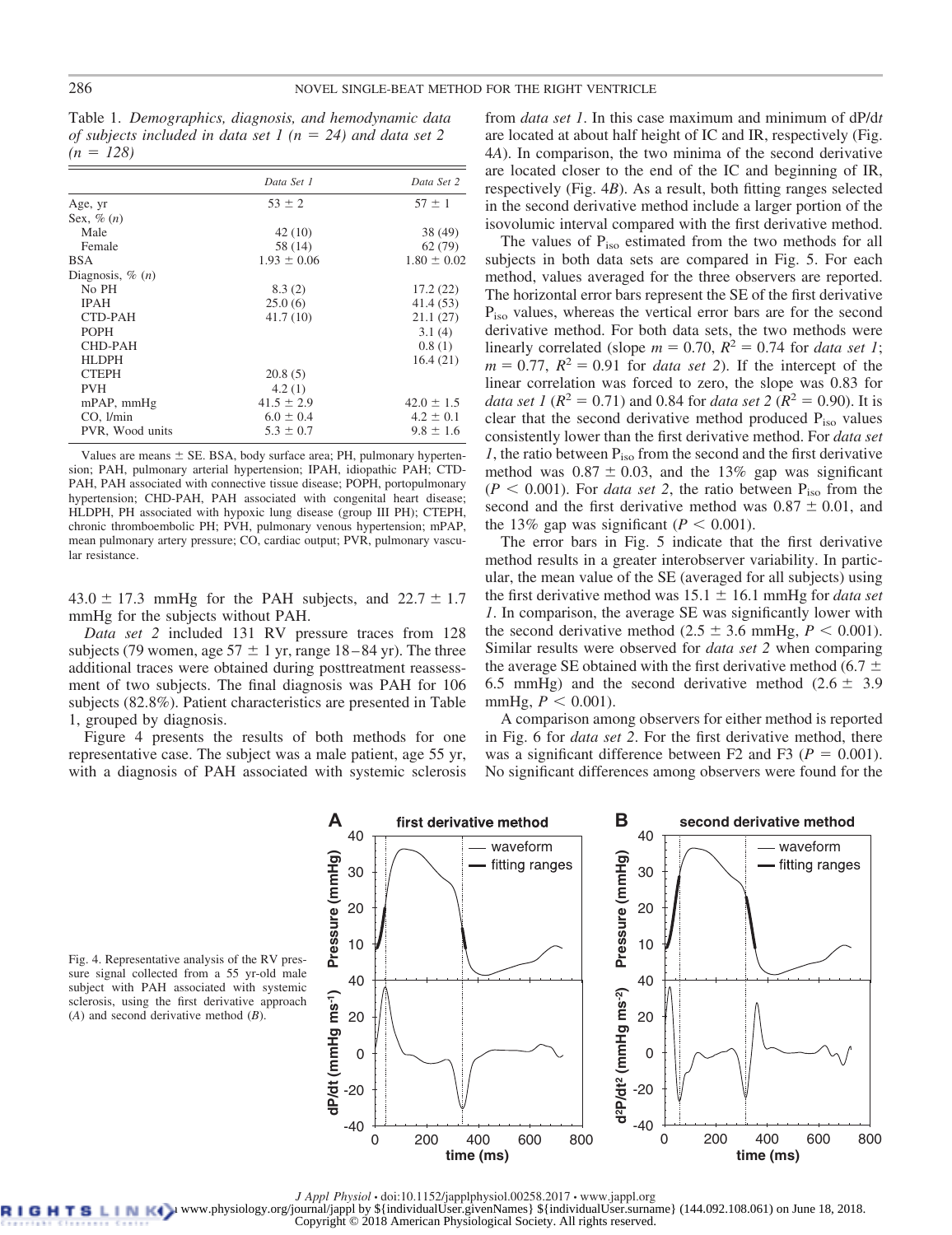

Fig. 5. Comparison of Piso from the two methods, for *data set 1* (*A*) and *data set 2* (*B*). The error bars indicate the SD of the data obtained from different observers.

second derivative method. The ICC coefficient (a measure of the reliability of multiple observers using continuous variables) was comparable between the first derivative method (0.947, CI 0.892– 0.970) and the second derivative method (0.980, CI  $0.973 - 0.985$ .



Fig. 6. Results of the one-way ANOVA performed on *data set 2* using the current (first derivative) and novel (second derivative) single-beat method. The analysis indicated significant interobserver differences for the first derivative method (*observers F1–F3*), in contrast to the second derivative method (*observers S1–S3*).

The interobserver agreement was also investigated using a modified Bland-Altman analysis, suitable for more than two observers. In contrast with the original method, the modified Bland-Altman analysis assesses the limits of agreement with the mean, and thus the bias is always zero (10). The results for *data set 2* are reported in Fig. 7. The 95% confidence interval limits are  $\pm 25.8$  mmHg for the first derivative method, and  $\pm 12.9$  mmHg for the second derivative method.

# **DISCUSSION**

We developed a novel approach to assess RV contractility using clinical RHC data from a single heartbeat. The main finding of this study is that the novel method produces results consistent with the established single-beat method, while reducing the uncertainty of the fitting algorithm and improving the interobserver agreement. This result was possible because the second derivative method was designed to *1*) use a larger portion of the isovolumic periods for the sine wave interpolation, and *2*) limit manual adjustments by the operator to a discrete set of choices (corresponding to the minima of the second derivative of the pressure waveform).



Fig. 7. Interobserver agreement based on a modified Bland-Altman analysis of *data set 2*, for the current (first derivative; *A*) and novel (second derivative; *B*) single-beat method. The dashed lines indicate the limits of agreement with the mean (95% confidence intervals), which were narrower for the novel (second derivative) method.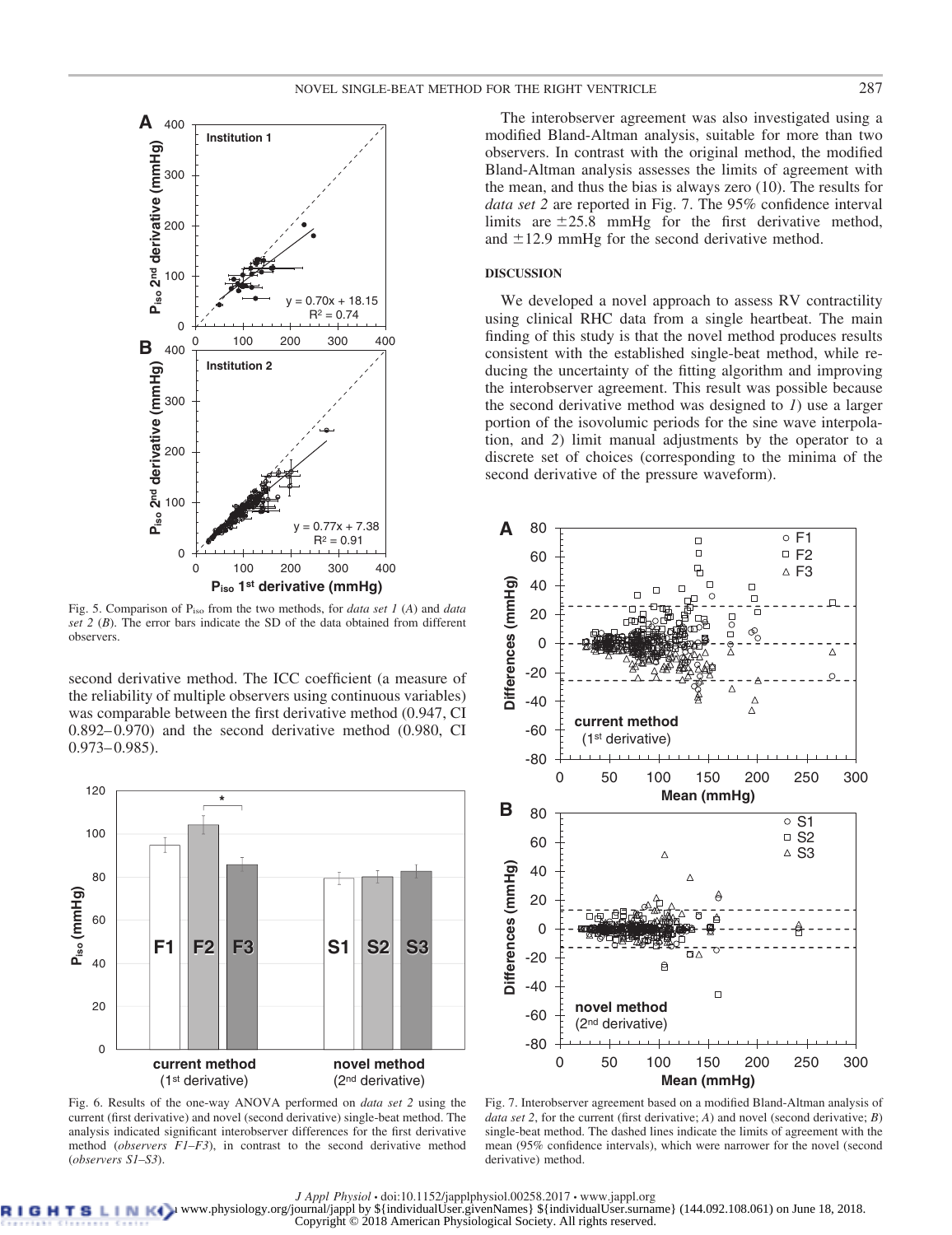Single-beat approaches to estimating  $E_{es}$  in the setting of PAH have attracted considerable attention from researchers, but so far have come short of appealing to clinicians. One major reason is the difficulty validating results against the gold standard, highly invasive multiple-beat method, which in humans remains impractical. However, this shortcoming has been partly mitigated by the increasing evidence that single-beat estimates of RV contractility correlate with PAH progression and outcome (31). Another important reason that single-beat methods have not been more extensively used in the clinical management of PAH is the lack of a robust, observer-independent algorithm for the assessment of the theoretical maximum isovolumic pressure, P<sub>iso</sub>. Estimation of P<sub>iso</sub> is based on a nonlinear fitting of the two isovolumic portions of the RV pressure waveform. In the established single-beat method introduced by Brimioulle et al. (4), the limits of both fitting ranges are determined using routines based on the estimation of the first derivative of the RV pressure waveform.

Two major factors limit the robustness of the first derivative approach. First, the method uses only a portion of the actual isovolumic intervals, which may increase the uncertainty in the estimation of  $P_{iso}$  particularly in the RV, where the isovolumic intervals are already much shorter than in the left ventricle (15). Second, the automatic first derivative routine can produce unsatisfactory results, particularly in the presence of noisy data or strongly asymmetric waveforms. In these cases, visual inspection of the fitting curve may lead to manual adjustments of the fitting ranges. The subjectivity of these corrections, combined with the limited number of data points used for the interpolation, may result in large interobserver and intraobserver variability in the values of  $P_{\text{iso}}$ .

The novel method proposed here uses the minima of the second derivative of the RV pressure waveform to determine the limits of the isovolumic ranges. In this study, we confirmed the presence of two marked minima in the second derivative, one near the end of the isovolumic contraction, the other near the beginning of the isovolumic relaxation. By taking these points as the limits of the fitting ranges, our method used significantly larger portions of the isovolumic ranges for the nonlinear fitting routine, which resulted in reduced uncertainty in the estimate of  $P_{iso}$ .

Furthermore, our second derivative method allows for a kind of manual correction that is substantially different from the first derivative method. Our novel method postulates the existence of at least two minima in the second derivative of the RV pressure (one for each isovolumic period), but in reality the waveform may exhibit more than two minima. Therefore, the observer can visually inspect the waveform and select the points of minima that ensure the best fitting of the isovolumic ranges. This is a key difference between the established and the novel method. In the first derivative, the operator can adjust the fitting over a continuous range of values. In contrast, the adjustments allowed in our novel method are limited to choosing from a discrete set of options (the points of minimum of the second derivative), which increases the likelihood that different operators may select the same adjustment.

It is important to point out that the second derivative method generated Piso values that were strongly correlated with the results of the first derivative method, as confirmed in both data sets. Also, the novel second derivative method consistently underestimated the established first derivative method by 13%.

Whether the novel method is more accurate than the established one is beyond the scope of this study, since assessing the "true" P<sub>iso</sub> would require RV pressure data acquired during complete clamping of the PA. However, it is interesting to point out that, according to the original study by Brimioulle et al. (4), the first derivative method overestimated the values of P<sub>iso</sub> observed during an actual isovolumic beat (obtained via PA clamping) by  $\sim 15\%$ .

This study has a number of limitations. *Data set 1* included a small number of subjects, and thus was excluded from ANOVA, ICC analysis, and modified Bland-Altman analysis. *Data set 2* was obtained from a retrospective study and included PAH subjects with varied etiology and medical treatment. However, the results of our analysis appeared to be consistent across different etiologies. The first and second derivative analyses for *data set 2* were performed by two different groups of three observers, which may be in part responsible for the differences observed between the two methods. However, for each method the observers had received the same training to use the single-beat algorithms and instructed to adjust the available parameters (continuous for the first derivative methods, discrete for the second derivative method) to optimize fitting. In addition, the same group of three observers (B1, B2, B3) used both methods to analyze *data set 1*, and the findings were not dissimilar from *data set 2*. Our analysis was limited to the assessment of maximum isovolumic pressure, which in the single-beat method is the key step to estimate Ees. Finally, we did not compare either method to the gold-standard, multiple-beat method. Lack of full validation of the single-beat method in human subjects remains an unsolved issue, which will require development of clinically viable procedures for obtaining multiple pressure-volume loops at varying preload. It must be noted that the methods discussed in this paper for estimating ventricular contractility (both single-beat and multibeat methods) are all based on the assumption that the slope of the ESPVR is essentially independent of afterload. This assumption has come into question in recent years, especially in studies of the left ventricle (3, 6). It has also been reported that the effect of this dependence may be relatively small (6). Whether afterload independence is a good assumption in the right ventricle is unclear at this point, and more research is necessary to clarify that. Nevertheless, single-beat and multibeat methods are still considered the standard for animal and clinical research (18, 30).

### *Conclusions*

In this study, we demonstrated a novel method to assess ventricular contractility that may be more suitable to the right ventricle. This approach, based on the second derivative of the right ventricular pressure waveform, significantly reduced the uncertainty and interobserver variability of the single-beat method, which may enable a wider adoption of this methodology as a monitoring tool in the clinical management of pulmonary arterial hypertension.

# **ACKNOWLEDGMENTS**

We thank all the personnel of the Catheterization Laboratories at the Univ. of Wisconsin-Madison and Scottish Pulmonary Vascular Unit for support with patient recruitment and for efforts in the collection of data.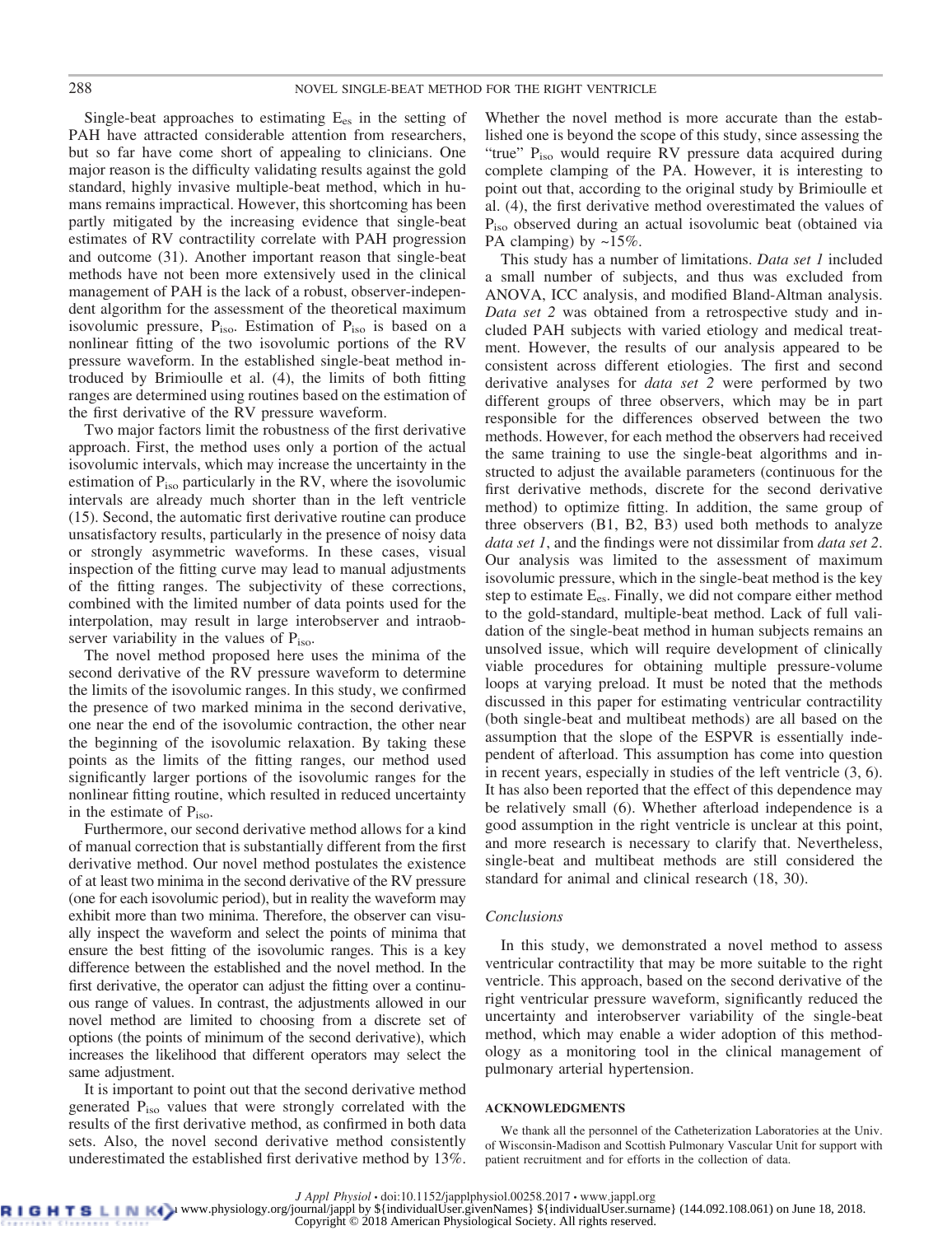# **GRANTS**

We gratefully acknowledge funding support from National Heart, Lung, and Blood Institute Grant 1R-01-HL-105598 (N. C. Chesler).

# **DISCLOSURES**

No conflicts of interest, financial or otherwise, are declared by the authors.

#### **AUTHOR CONTRIBUTIONS**

A.B. and N.C.C. conceived and designed research; A.B. and M.J.B. performed experiments; A.B., R.V., and M.J.B. analyzed data; A.B. and N.C.C. interpreted results of experiments; A.B. prepared figures; A.B. and N.C.C. drafted manuscript; A.B., M.J.B., A.J.P., and N.C.C. edited and revised manuscript; A.B., R.V., M.J.B., A.J.P., and N.C.C. approved final version of manuscript.

# **REFERENCES**

- 1. **Bellofiore A, Chesler NC.** Methods for measuring right ventricular function and hemodynamic coupling with the pulmonary vasculature. *Ann Biomed Eng* 41: 1384 –1398, 2013. doi[:10.1007/s10439-013-0752-3.](https://doi.org/10.1007/s10439-013-0752-3)
- 2. **Bishop A, White P, Oldershaw P, Chaturvedi R, Brookes C, Redington A.** Clinical application of the conductance catheter technique in the adult human right ventricle. *Int J Cardiol* 58: 211–221, 1997. doi[:10.1016/](https://doi.org/10.1016/S0167-5273%2896%2902880-X) [S0167-5273\(96\)02880-X.](https://doi.org/10.1016/S0167-5273%2896%2902880-X)
- 3. **Blaudszun G, Morel DR.** Relevance of the volume-axis intercept, *V*0, compared with the slope of end-systolic pressure-volume relationship in response to large variations in inotropy and afterload in rats. *Exp Physiol* 96: 1179 –1195, 2011. doi[:10.1113/expphysiol.2011.059881.](https://doi.org/10.1113/expphysiol.2011.059881)
- 4. **Brimioulle S, Wauthy P, Ewalenko P, Rondelet B, Vermeulen F, Kerbaul F, Naeije R.** Single-beat estimation of right ventricular endsystolic pressure-volume relationship. *Am J Physiol Heart Circ Physiol* 284: H1625–H1630, 2003. doi[:10.1152/ajpheart.01023.2002.](https://doi.org/10.1152/ajpheart.01023.2002)
- 5. **Brown KA, Ditchey RV.** Human right ventricular end-systolic pressurevolume relation defined by maximal elastance. *Circulation* 78: 81–91, 1988. doi[:10.1161/01.CIR.78.1.81.](https://doi.org/10.1161/01.CIR.78.1.81)
- 6. **Burkhoff D, Mirsky I, Suga H.** Assessment of systolic and diastolic ventricular properties via pressure-volume analysis: a guide for clinical, translational, and basic researchers. *Am J Physiol Heart Circ Physiol* 289: H501–H512, 2005. doi[:10.1152/ajpheart.00138.2005.](https://doi.org/10.1152/ajpheart.00138.2005)
- 7. **Dickstein ML, Yano O, Spotnitz HM, Burkhoff D.** Assessment of right ventricular contractile state with the conductance catheter technique in the pig. *Cardiovasc Res* 29: 820 –826, 1995. doi[:10.1016/](https://doi.org/10.1016/S0008-6363%2896%2988618-4) [S0008-6363\(96\)88618-4.](https://doi.org/10.1016/S0008-6363%2896%2988618-4)
- 8. **Galiè N, Humbert M, Vachiery J-L, Gibbs S, Lang I, Torbicki A, Simonneau G, Peacock A, Vonk Noordegraaf A, Beghetti M, Ghofrani A, Gomez Sanchez MA, Hansmann G, Klepetko W, Lancellotti P, Matucci M, McDonagh T, Pierard LA, Trindade PT, Zompatori M, Hoeper M, Aboyans V, Vaz Carneiro A, Achenbach S, Agewall S, Allanore Y, Asteggiano R, Paolo Badano L, Albert Barbera` J, Bouvaist H, Bueno H, Byrne RA, Carerj S, Castro G, Erol Ç, Falk V, Funck-Brentano C, Gorenflo M, Granton J, Iung B, Kiely DG, Kirchhof P, Kjellstrom B, Landmesser U, Lekakis J, Lionis C, Lip GY, Orfanos SE, Park MH, Piepoli MF, Ponikowski P, Revel MP, Rigau D, Rosenkranz S, Völler H, Luis Zamorano J.** 2015 ESC/ERS Guidelines for the diagnosis and treatment of pulmonary hypertension. The Joint Task Force for the Diagnosis and Treatment of Pulmonary Hypertension of the European Society of Cardiology (ESC) and the European Respiratory Society (ERS). Endorsed by Association for European Paediatric and Congenital Cardiology (AEPC), International Society for Heart and Lung Transplantation (ISHLT). *Eur Heart J* 37: 67–119, 2016. doi[:10.1093/](https://doi.org/10.1093/eurheartj/ehv317) [eurheartj/ehv317.](https://doi.org/10.1093/eurheartj/ehv317)
- 9. **Handoko ML, de Man FS, Allaart CP, Paulus WJ, Westerhof N, Vonk-Noordegraaf A.** Perspectives on novel therapeutic strategies for right heart failure in pulmonary arterial hypertension: lessons from the left heart. *Eur Respir Rev* 19: 72–82, 2010. doi[:10.1183/09059180.00007109.](https://doi.org/10.1183/09059180.00007109)
- 10. **Jones M, Dobson A, O'Brian S.** A graphical method for assessing agreement with the mean between multiple observers using continuous measures. *Int J Epidemiol* 40: 1308 –1313, 2011. doi[:10.1093/ije/dyr109.](https://doi.org/10.1093/ije/dyr109)
- 12. **Karunanithi MK, Michniewicz J, Copeland SE, Feneley MP.** Right ventricular preload recruitable stroke work, end-systolic pressure-volume, and dP/dtmax-end-diastolic volume relations compared as indexes of right ventricular contractile performance in conscious dogs. *Circ Res* 70: 1169 –1179, 1992. doi[:10.1161/01.RES.70.6.1169.](https://doi.org/10.1161/01.RES.70.6.1169)
- 13. **Kerbaul F, Brimioulle S, Rondelet B, Dewachter C, Hubloue I, Naeije R.** How prostacyclin improves cardiac output in right heart failure in conjunction with pulmonary hypertension. *Am J Respir Crit Care Med* 175: 846 –850, 2007. doi[:10.1164/rccm.200611-1615OC.](https://doi.org/10.1164/rccm.200611-1615OC)
- 14. **Kuehne T, Yilmaz S, Steendijk P, Moore P, Groenink M, Saaed M, Weber O, Higgins CB, Ewert P, Fleck E, Nagel E, Schulze-Neick I, Lange P.** Magnetic resonance imaging analysis of right ventricular pressure-volume loops: in vivo validation and clinical application in patients with pulmonary hypertension. *Circulation* 110: 2010 –2016, 2004. doi[:10.](https://doi.org/10.1161/01.CIR.0000143138.02493.DD) [1161/01.CIR.0000143138.02493.DD.](https://doi.org/10.1161/01.CIR.0000143138.02493.DD)
- 15. **Lambermont B, Segers P, Ghuysen A, Tchana-Sato V, Morimont P, Dogné J-M, Kolh P, Gérard P, D'Orio V.** Comparison between singlebeat and multiple-beat methods for estimation of right ventricular contractility. *Crit Care Med* 32: 1886 –1890, 2004. doi[:10.1097/01.CCM.](https://doi.org/10.1097/01.CCM.0000139607.38497.8A) [0000139607.38497.8A.](https://doi.org/10.1097/01.CCM.0000139607.38497.8A)
- 16. **Latus H, Binder W, Kerst G, Hofbeck M, Sieverding L, Apitz C.** Right ventricular-pulmonary arterial coupling in patients after repair of tetralogy of Fallot. *J Thorac Cardiovasc Surg* 146: 1366 –1372, 2013. doi[:10.1016/](https://doi.org/10.1016/j.jtcvs.2013.02.039) [j.jtcvs.2013.02.039.](https://doi.org/10.1016/j.jtcvs.2013.02.039)
- 17. **Murch SD, La Gerche A, Roberts TJ, Prior DL, MacIsaac AI, Burns AT.** Abnormal right ventricular relaxation in pulmonary hypertension. *Pulm Circ* 5: 370 –375, 2015. doi[:10.1086/681268.](https://doi.org/10.1086/681268)
- 18. **Naeije R, Brimioulle S, Dewachter L.** Biomechanics of the right ventricle in health and disease (2013 Grover Conference series). *Pulm Circ* 4: 395–406, 2014. doi[:10.1086/677354.](https://doi.org/10.1086/677354)
- 20. **Overbeek MJ, Lankhaar J-W, Westerhof N, Voskuyl AE, Boonstra A, Bronzwaer JGF, Marques KMJ, Smit EF, Dijkmans BAC, Vonk-Noordegraaf A.** Right ventricular contractility in systemic sclerosisassociated and idiopathic pulmonary arterial hypertension. *Eur Respir J* 31: 1160 –1166, 2008. doi[:10.1183/09031936.00135407.](https://doi.org/10.1183/09031936.00135407)
- 21. **Pagnamenta A, Dewachter C, McEntee K, Fesler P, Brimioulle S, Naeije R.** Early right ventriculo-arterial uncoupling in borderline pulmonary hypertension on experimental heart failure. *J Appl Physiol (1985)* 109: 1080 –1085, 2010. doi[:10.1152/japplphysiol.00467.2010.](https://doi.org/10.1152/japplphysiol.00467.2010)
- 22. **Rain S, Handoko ML, Trip P, Gan CT-J, Westerhof N, Stienen GJ, Paulus WJ, Ottenheijm CAC, Marcus JT, Dorfmüller P, Guignabert C, Humbert M, Macdonald P, Dos Remedios C, Postmus PE, Saripalli C, Hidalgo CG, Granzier HL, Vonk-Noordegraaf A, van der Velden J, de Man FS.** Right ventricular diastolic impairment in patients with pulmonary arterial hypertension. *Circulation* 128: 2016 –2025, 2013. doi: [10.1161/CIRCULATIONAHA.113.001873.](https://doi.org/10.1161/CIRCULATIONAHA.113.001873)
- 23. **Rondelet B, Dewachter L, Kerbaul F, Dewachter C, Hubloue I, Fesler P, Franck S, Remmelink M, Brimioulle S, Naeije R.** Sildenafil added to sitaxsentan in overcirculation-induced pulmonary arterial hypertension. *Am J Physiol Heart Circ Physiol* 299: H1118 –H1123, 2010. doi[:10.1152/](https://doi.org/10.1152/ajpheart.00418.2010) [ajpheart.00418.2010.](https://doi.org/10.1152/ajpheart.00418.2010)
- 24. **Sanz J, García-Alvarez A, Fernández-Friera L, Nair A, Mirelis JG, Sawit ST, Pinney S, Fuster V.** Right ventriculo-arterial coupling in pulmonary hypertension: a magnetic resonance study. *Heart* 98: 238 –243, 2012. doi[:10.1136/heartjnl-2011-300462.](https://doi.org/10.1136/heartjnl-2011-300462)
- 25. **Schmitt B, Steendijk P, Lunze K, Ovroutski S, Falkenberg J, Rahmanzadeh P, Maarouf N, Ewert P, Berger F, Kuehne T.** Integrated assessment of diastolic and systolic ventricular function using diagnostic cardiac magnetic resonance catheterization: validation in pigs and application in a clinical pilot study. *JACC Cardiovasc Imaging* 2: 1271–1281, 2009. doi[:10.1016/j.jcmg.2009.09.007.](https://doi.org/10.1016/j.jcmg.2009.09.007)
- 26. **Spruijt OA, de Man FS, Groepenhoff H, Oosterveer F, Westerhof N, Vonk-Noordegraaf A, Bogaard H-J.** The effects of exercise on right ventricular contractility and right ventricular-arterial coupling in pulmonary hypertension. Am J Respir Crit Care Med 191: 1050-1057, 2015. doi[:10.1164/rccm.201412-2271OC.](https://doi.org/10.1164/rccm.201412-2271OC)
- 27. **Suga H, Sagawa K.** Instantaneous pressure-volume relationships and their ratio in the excised, supported canine left ventricle. *Circ Res* 35: 117–126, 1974. doi[:10.1161/01.RES.35.1.117.](https://doi.org/10.1161/01.RES.35.1.117)
- 28. **Suga H, Sagawa K, Shoukas AA.** Load independence of the instantaneous pressure-volume ratio of the canine left ventricle and effects of epinephrine and heart rate on the ratio. *Circ Res* 32: 314 –322, 1973. doi[:10.1161/01.RES.32.3.314.](https://doi.org/10.1161/01.RES.32.3.314)
- 29. **Sunagawa K, Yamada A, Senda Y, Kikuchi Y, Nakamura M, Shibahara T, Nose Y.** Estimation of the hydromotive source pressure from ejecting beats of the left ventricle. *IEEE Trans Biomed Eng* 27: 299 –305, 1980. doi[:10.1109/TBME.1980.326737.](https://doi.org/10.1109/TBME.1980.326737)
- 30. **Trip P, Kind T, van de Veerdonk MC, Marcus JT, de Man FS, Westerhof N, Vonk-Noordegraaf A.** Accurate assessment of load-inde-